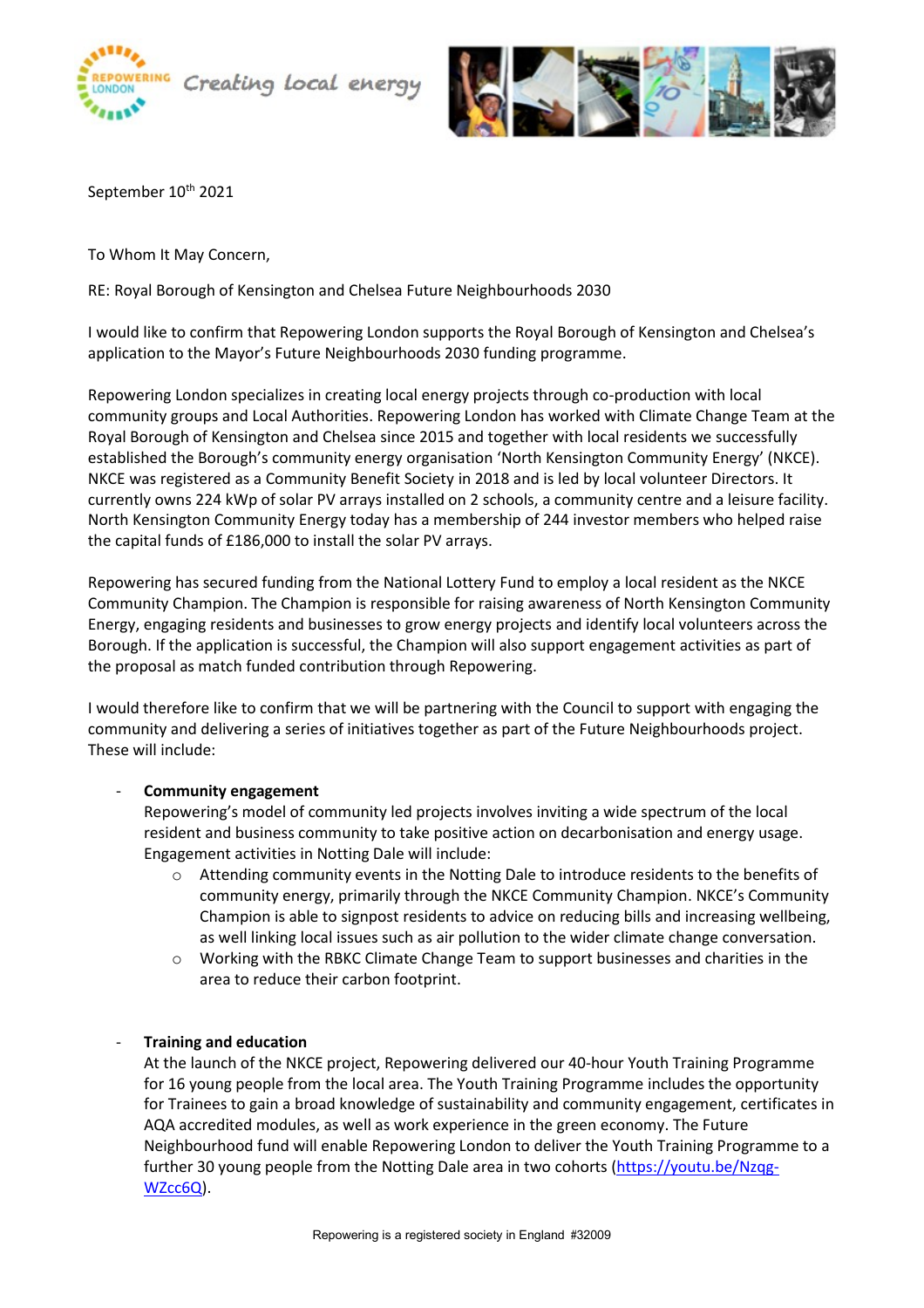



- **Developing new community owned solar generating projects on social housing as part of North Kensington Community Energy**

Repowering established the first community-owned solar power station (37 kWp) on social housing in Brixton in 2012, and has gone on to develop similar projects with a total of 300 kWp generating capacity on social housing estates across London. These projects were financially viable to create as they received income from the Feed-in-Tariff (FIT) subsidy and have gone on to be test beds of innovation for local electricity supply models. However, with the removal of the FIT these projects require grant fund contributions towards the capital cost to make the project financially viable.

We will use the Future Neighborhood grant to create a post-FIT, community owned solar installation that allows residents to invest in creating locally generated electricity while receiving a 3% return on their investment. The project will follow Repowering's award-wining model, with a minimum investment of £50 for local residents under 25 or on benefits, and a one-member-onevote system as part of NKCE. The 100 kwp solar array will create a community fund, as well as supporting the development of a local electricity supply model that will allow residents living in the blocks to purchase locally generated solar electricity at an affordable tariff. This will enable those who are living on low income to benefit from renewable energy technology in the same way as those who own their homes and have the funds to invest in solar panels.

## - **Create a Local Electricity Supply demonstrator project (phase 2)**

Under current regulation of the electricity market, it is very difficult for households and businesses to buy the output of local renewable energy generators directly. The generators have no option but to sell their output that goes to 'the Grid' to large electricity suppliers, and potential local customers have no option but to also buy the electricity they need from large suppliers. Repowering have been working with the electricity regulator Ofgem, as well as electricity supply companies and innovative start-ups, to develop new business models and commercial arrangements that will allow local electricity consumers to benefit from local renewable generation. Having the option of matching renewable generation with local customers' needs would be transformative for the UK's renewable potential, and would also empower communities to provide more affordable energy to those households and communities who need it most. Notting Dale is a predominantly residential area, with relatively high areas of fuel poverty.

Following on from the installation of new solar PV capacity in the first phase of the RBKC Future Neighborhoods project, Repowering would lead a demonstrator project to show how local households can benefit directly from surplus renewable energy generation. We would expect 20-30 households to be included in the demonstrator, with average financial savings of 20% on participants' electricity bills".

We strongly support this application which will allow the Council and partners to encourage residents in businesses in Notting Dale to take positive action on climate change in a holistic way, by delivering projects that create local and global impact, while supporting the most disadvantaged and underrepresented residents in the local area. We are currently exploring match funding to support the delivery of some of the above, the community owned solar array will receive match funding through a community share offer.